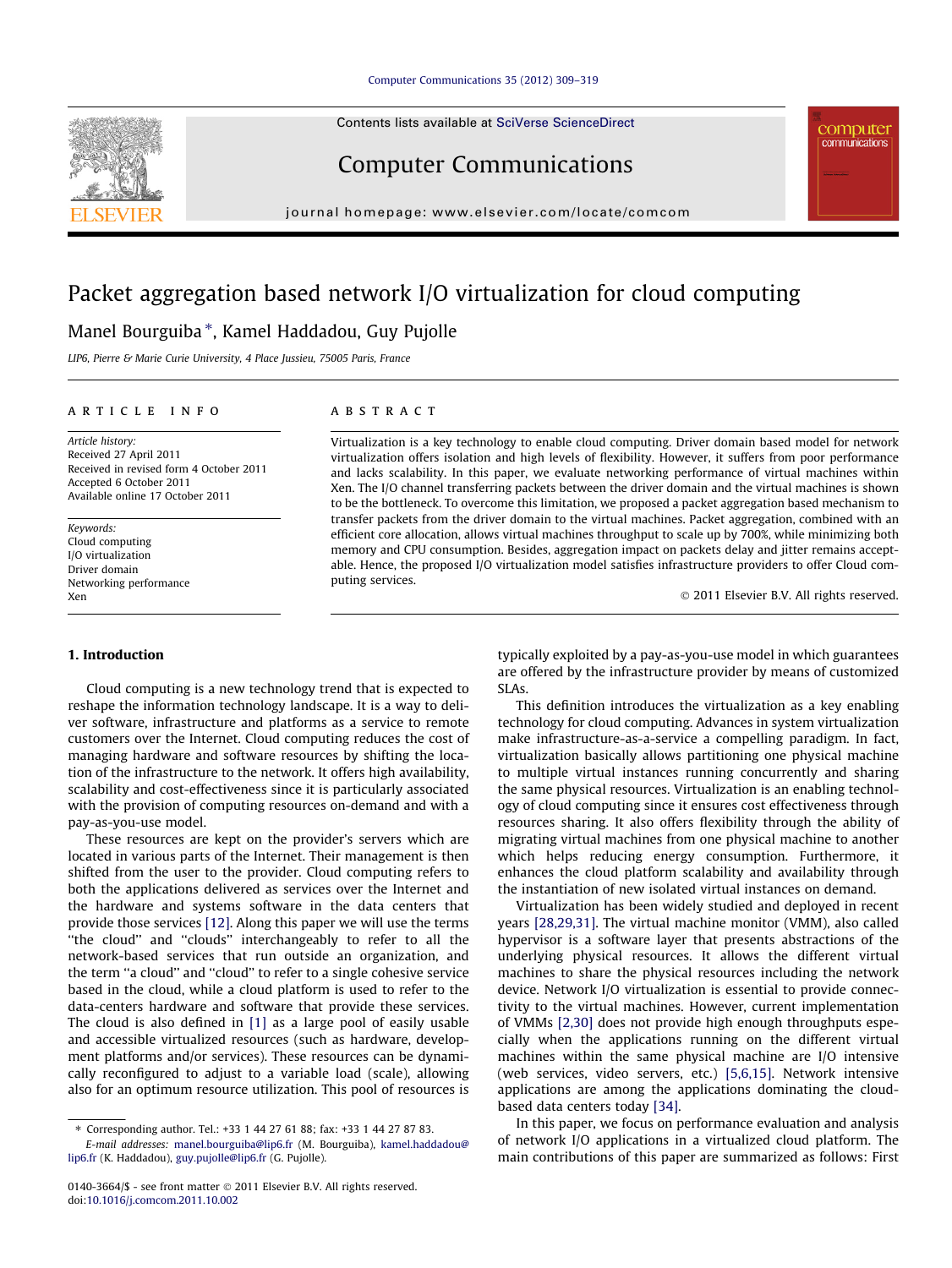we evaluate the reception, transmission and forwarding performance of virtual machines in a virtualized cloud platform where the access to the network device is shared through the driver domain. Then we analyze the virtual machines performance limitations through profiling CPU and memory usage and tracking down the bottleneck. We show that the memory latency is behind the drastic degradation of the virtual machines networking performance. In order to make this performance scale up, we propose a packet aggregation mechanism to transfer packets between the driver domain and the virtual machines. We show through experimental evaluation that the proposed mechanism significantly improves virtual machines networking performance. We further investigate the core allocation impact on the achieved throughput in multi-core systems and study the aggregation mechanism impact on packets delay. We finally show that our proposal results in less per-byte memory transactions and CPU cycles consumption.

The remainder of this paper is organized as follows: In Section 2, we present an overview of virtualized cloud platforms, and the virtualization technology we adopt. Section [3](#page--1-0) introduces some works dealing with I/O virtualization in cloud platforms. We evaluate and analyze the networking performance of virtual machines in Section [4](#page--1-0). Then we propose a packet aggregation mechanism to make the virtual machines throughput scale up in Section [5.](#page--1-0) Section [6](#page--1-0) concludes the paper and introduces future work.

#### 2. Overview and background

#### 2.1. Cloud computing environment

Cloud computing refers to both the applications delivered as services over the Internet and the hardware and systems software in the data centers that provide those services[\[12\]](#page--1-0). Services can be: Software (SaaS), Platform (PaaS), or Infrastructure (IaaS). The distinction is made based on the level of abstraction and the level of management of resources presented to the client. To better understand the performance limitations of a cloud computing infrastructure, we first need to understand how cloud platforms are designed. A cloud platform basically consists in multiple data centers with a web portal, connected through a WAN. The data center is composed of multiple physical nodes connected through a LAN. Inside the data center, the infrastructure can be virtualized (Fig. 1) in which case each physical machine supports multiple isolated virtual machines. These virtual machines share the same hardware and storage, and can be migrated from one physical machine to another in the same data center or even in a remote data center. Different applications (game server, media server..) run over these virtual machines and users have direct access to those applications through the web portal. The user can either have access to only the application (SaaS), or the development platform (PaaS) or the whole machine (IaaS).

#### 2.2. Virtualization technology

Virtualization allows multiple virtual machines to run concurrently on the same physical machine. Most deployed virtualization technologies include Xen, VMware, OpenVZ, and Linux VServer. OpenVZ and LinuxVServer offer operating system (OS) level virtualization referred to also as container-based virtualization, where the OS supports multiple isolated user-space instances called containers. They share the same kernel. VMware and Xen fall into the full and para-virtualization categories respectively. The main difference between these two categories is that the guest OS must be ported in para-virtualization and not in full-virtualization. In both categories, the virtual machine monitor (VMM) is responsible of managing the virtual machines (creating, migrating, scheduling the virtual machines, etc.). Full and para-virtualization offer a high level of flexibility compared to container-based virtualization since it is possible to customize data planes by modifying the network stack in the kernel. This is not possible in container-based virtualization since only the application level is virtualized and all virtual instances share the same kernel.

The VMM also ensures physical resources sharing (CPU, memory, etc.) and provides isolated shared access to the devices through a special virtual machine called driver domain [\(Fig. 2\)](#page--1-0). The driver domain hosts the devices physical drivers. The driver domain is responsible for protecting I/O access and is trusted to transfer traffic to the appropriate virtual machine. With the driver domain based model, all the virtual machines share the same network interface and the driver domain demultiplexes incoming and multiplexes outgoing traffics. A great level of transparency is hence reached since the guest machines do not have to implement the eventually buggy device drivers. Besides, since all the traffic goes through the driver domain, this latter enjoys more traffic monitoring abilities like admission control or establishing priorities between the flows with regard to their types. Isolation is also achieved since the VMM strongly protects access to the memory space. However, the driver domain-based I/O model performance experiences performance limitations due to the overhead incurred by the communication between the driver domain and the guests. We will further analyze this limitation in Section [4.](#page--1-0)

Nevertheless, I/O virtualization can also be achieved by direct exclusive access to the device [\[3\].](#page--1-0) This model achieves high levels of isolation and good networking performance which only depends on the NIC capacity. However, this limits the system's scalability



Fig. 1. Virtualized cloud platform.